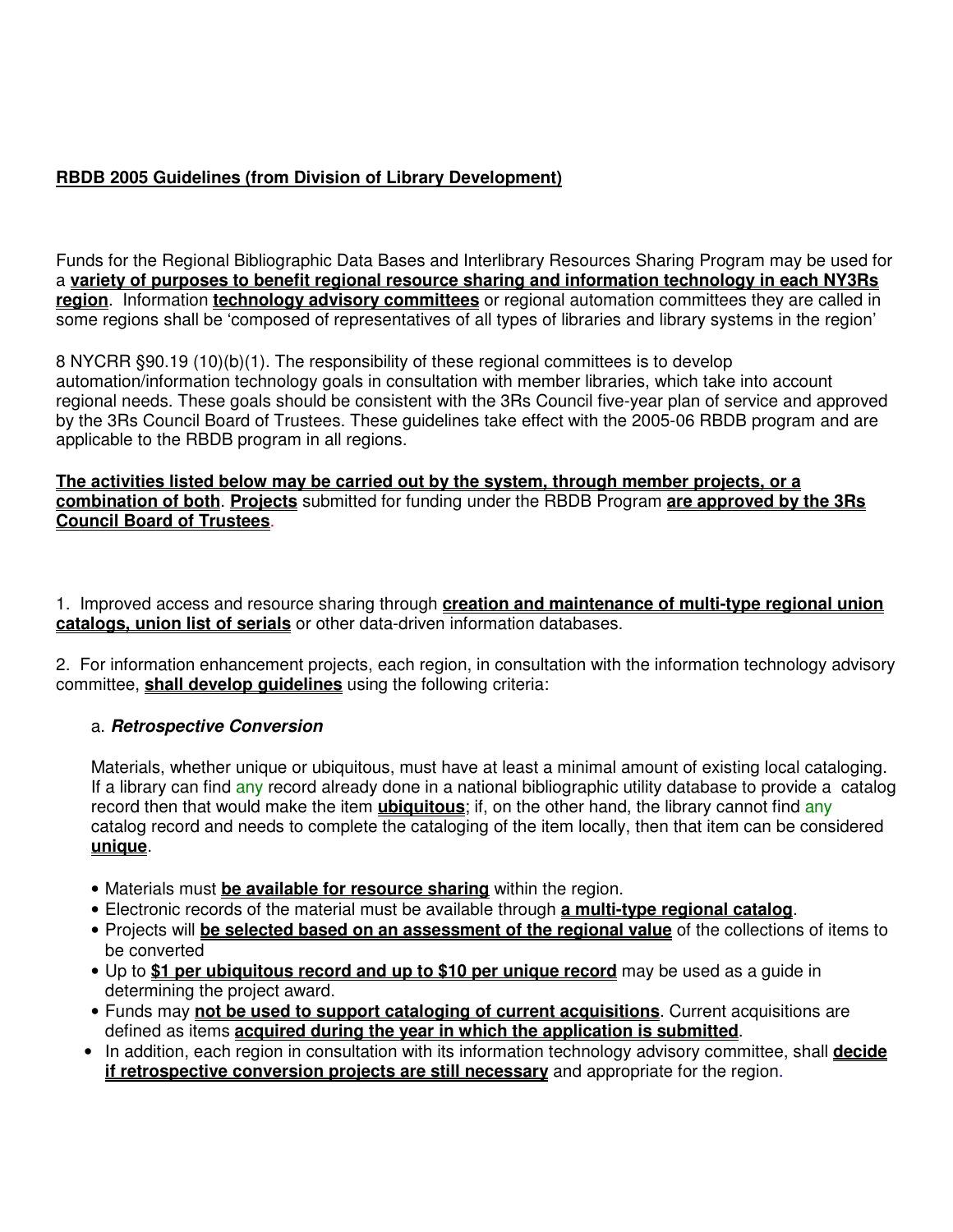- Councils will provide **evidence to Library Development that retrospective conversion is not currently needed** in the Region.
- Retrospective conversion projects should be **phased out rather than stopped abruptly**.

## b. **Metadata Projects**

- Metadata projects will be selected based on an **assessment of regional value** of the collections to be described
- Metadata records must follow nationally recognized **standards** such as
	- o MARC, Dublin Core, EAD (Encoded Archival Description), etc. and must be
	- o made available to the region through the **multi-type regional union catalog or a freely accessible information database**
- Metadata records may include enhancements to existing bibliographic records such as additions of tables of contents, summary notes, graphics, annotations, etc. that will enhance the use of the described materials
- Metadata records may include **descriptions of non-bibliographic collections** that will be open to use by the region

#### c. **Digitization Projects**

1. Meets the requirements of a **regional digitization plan** or digitization guidelines established by the region in their 3 R's Plan of Service.

- 3. **Hardware, software and/or telecommunications** services to support resource sharing.
- 4. **Electronic databases that are shared regionally** by different types of libraries.
- 5. **Planning projects, studies, or pilot projects** for information technologies that benefit resource sharing.

6. Projects **using new information technologies** that improve regional information access or regional resource sharing (e.g. virtual reference, hosting of specialized online catalogs, patron authentication, federated searching etc.)

7. **Continuing professional education** or training activities for libraries or individuals related to information technologies.

8**. Funding for new or existing personnel and benefits** as appropriate and established by the information technology committee and Board of Trustees **to support regional resource sharing and information technology project**s.

9**. Mileage reimbursement** for staff travel for training for and/or for administering an RBDB-funded project.

10. **Supplies and materials** necessary to support funded projects.